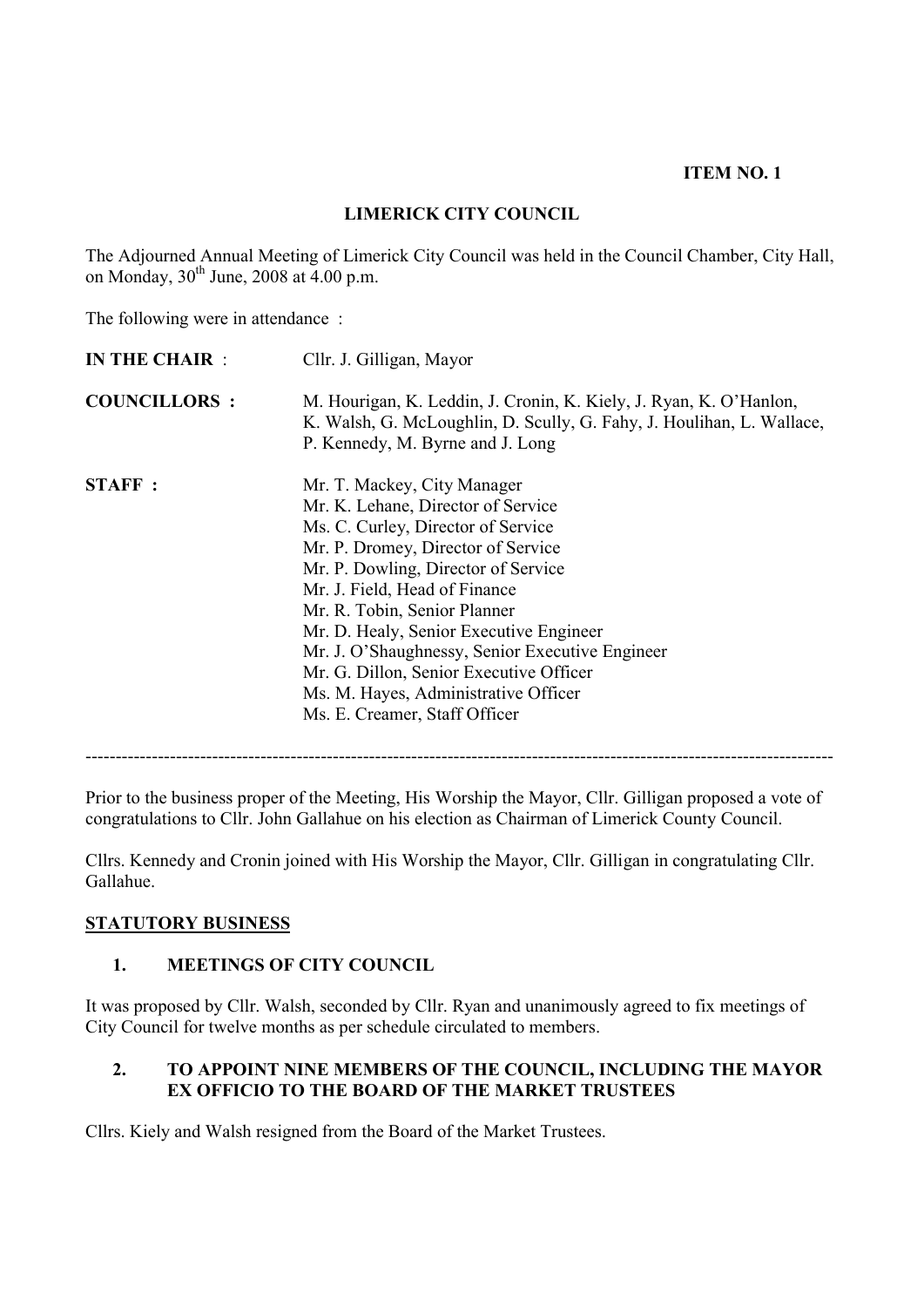It was proposed by Cllr. Walsh and seconded by Cllr. Wallace to appoint Cllr. Kennedy to the Board of the Market Trustees.

It was proposed by Cllr. Cronin and seconded by Cllr. Walsh to appoint Cllr. O'Hanlon to the Board of the Market Trustees.

It was therefore proposed by Cllr. Cronin, seconded by Cllr. Hourigan and unanimously agreed to appoint the following nine members of the Council including the Mayor ex officio, to the Board of the Market Trustees :

Cllr. J. Gilligan (ex officio), Cllr. M. Byrne, Cllr. M. Hourigan, Cllr. G. Fahy, Cllr. L. Wallace, Cllr. G. McLoughlin, Cllr. J. Houlihan, Cllr. P. Kennedy and Cllr. K. O'Hanlon.

## **3. TO APPOINT TWO MEMBERS FROM THE ELECTED TRUSTEES TO SIT ON THE MANAGEMENT COMMITTEE OF THE MARKET TRUSTEES**

It was proposed by Cllr. O'Hanlon, seconded by Cllr. Hourigan and unanimously agreed to appoint the following two members from the Elected Trustees to sit on the Management Committee of the Market Trustees :

Cllr. J. Gilligan and Cllr. P. Kennedy.

### **4. TO APPOINT THE MAYOR EX OFFICIO, TO THE EU OPERATIONAL COMMITTEE**

It was proposed by Cllr. O'Hanlon, seconded by Cllr. Hourigan and unanimously agreed to appoint the Mayor, Cllr. J. Gilligan (ex officio) to the EU Operational Committee.

## **5. TO APPOINT FIVE MEMBERS OF THE COUNCIL, INCLUDING THE MAYOR EX OFFICIO, TO THE BOARD OF GOVERNORS OF ST. JOHN'S HOSPITAL**

It was proposed by Cllr. O'Hanlon, seconded by Cllr. Hourigan and unanimously agreed to appoint the following five members of the Council, including the Mayor ex officio, to the Board of Governors of St. John's Hospital :

Cllr. J. Gilligan (ex officio), Cllr. K. O'Hanlon, Cllr. G. McLoughlin, Cllr. K. Kiely and Cllr. K. Walsh.

### **ORDINARY BUSINESS**

### **1. MINUTES**

On the proposition of Cllr. O'Hanlon, seconded by Cllr. Hourigan it was unanimously agreed :

"That the Minutes of Monthly Meeting of Limerick City Council held on  $26<sup>th</sup>$  May, 2008, copies of which were circulated, be and the same are hereby confirmed".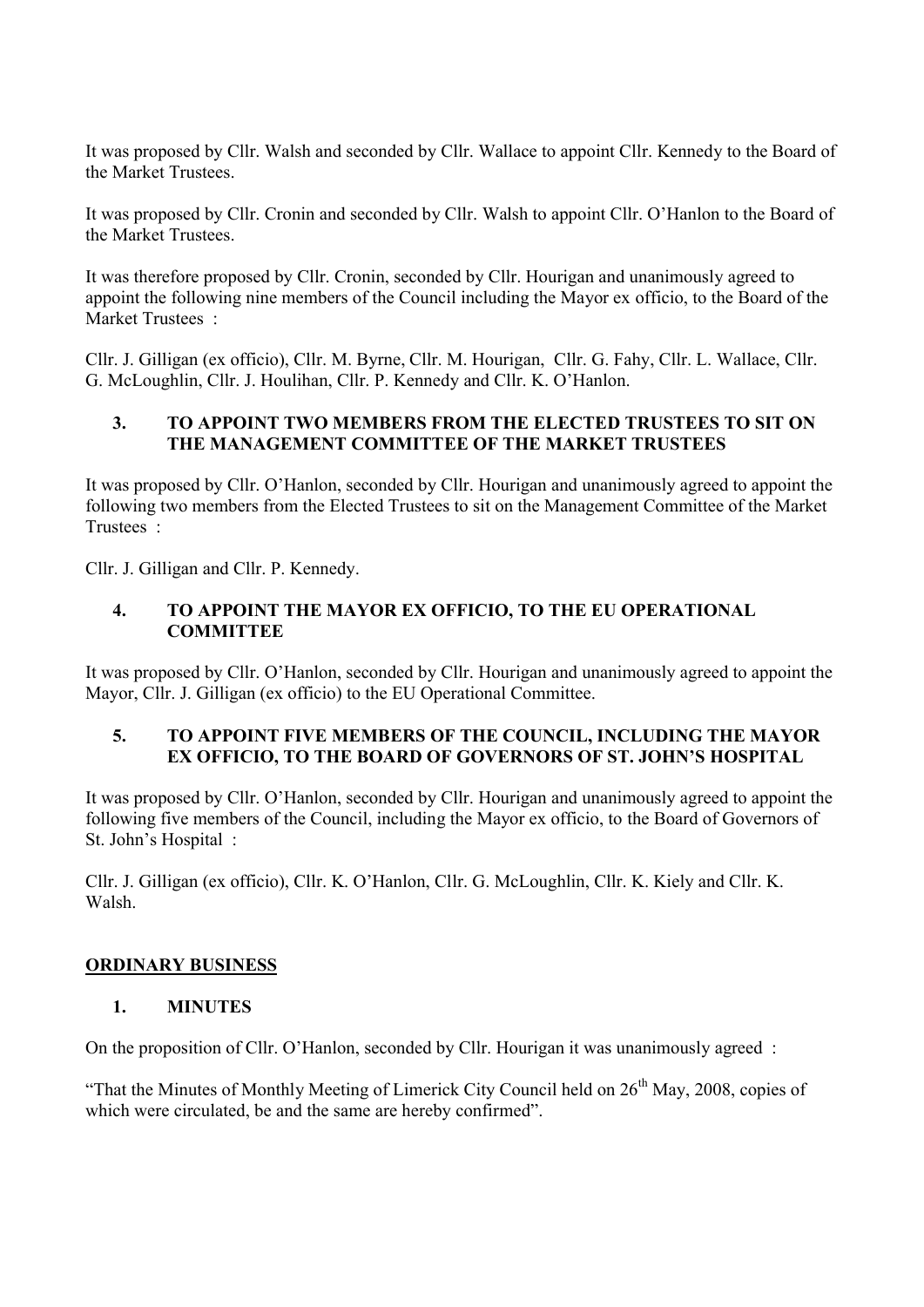Cllr. Kennedy asked that an amendment be made to the Minutes on page 5 regarding his agreement to defer the Notice of Motions, provided the City Manager agreed not to do anything with the proposed routes without prior consultation with the Elected Members and that no action would be taken on the routes. He said this proposal was proposed and seconded and unanimously agreed and accepted by Limerick City Council and he wished the Minutes to record this also.

The City Manager pointed out that the City Council will continue to consult and work with people in relation to the proposed green routes and while certain checking of services will be required, he did assure members that no invasive physical work will be carried out without prior consultation with them first.

Cllr. Wallace stated that Item No. 17 Notice of Motion was unanimously agreed at the Monthly Meeting and was not referred to the Social Policy and Housing Strategic Policy Committee, as stated in the Minutes, and asked that the Minutes be amended accordingly.

## **2. REPORT, ENVIRONMENTAL STRATEGIC POLICY COMMITTEE MEETING HELD ON 3RD JUNE 2008**

The Chairman's Report, Environmental Strategic Policy Committee Meeting held on 3<sup>rd</sup> June, 2008, was noted.

Cllr. Long, supported by Cllr. Hourigan, wished to acknowledge Ms. Jean Ryan, Senior Executive Officer's work in the Environment Department over the last two and a half years and wished her well in her new position in the Regeneration Unit. He welcomed Ms. Patricia Liddy to the Environment Department.

Cllr. Long congratulated the Parks Department for their achievement in being honoured with a Green Flag for The Peoples' Park adding that this is the first time that an Irish public park has won a Green Flag. He suggested that the Community Initiative Grants be activated sooner next year so that they could be used towards alleviating the problem of bonfires in May. He voiced his concern in relation to the Directive from the Regional Waste Management Office regarding extra wheelie bins and associated extra charges and said this issue should be addressed in the Waiver Scheme when renewed in November of this year. He stated that he would not agree to extra charges for customers.

Cllr. Cronin agreed with Cllr. Long regarding the extra wheelie bin charges. He expressed concern at the large amount of rubbish generated from packaging especially plastic and suggested that suppliers be contacted requesting them to reduce the amount of packaging they generate.

Cllr. Hourigan complimented the Parks Department on the floral displays on the bridges in the city. He asked that the Developers or the Hilton Hotel be again reminded to erect the Memorial to the Mayors of Limerick on the site. He enquired if the work in O'Callaghan Strand will be continued onto Cleeves Bank and on down further. He enquired when the opening of Shelbourne Park will take place.

Cllr. Byrne expressed concern that there are not enough manual street sweepers and that items swept are being left in piles on the streets and not collected and asked that this matter be examined. She also requested that a copy of the schedule for weed spraying in the city be circulated to members. She expressed concern that people are putting rubbish into the bins of waiver customers and suggested that temporary cameras be set up to address this problem.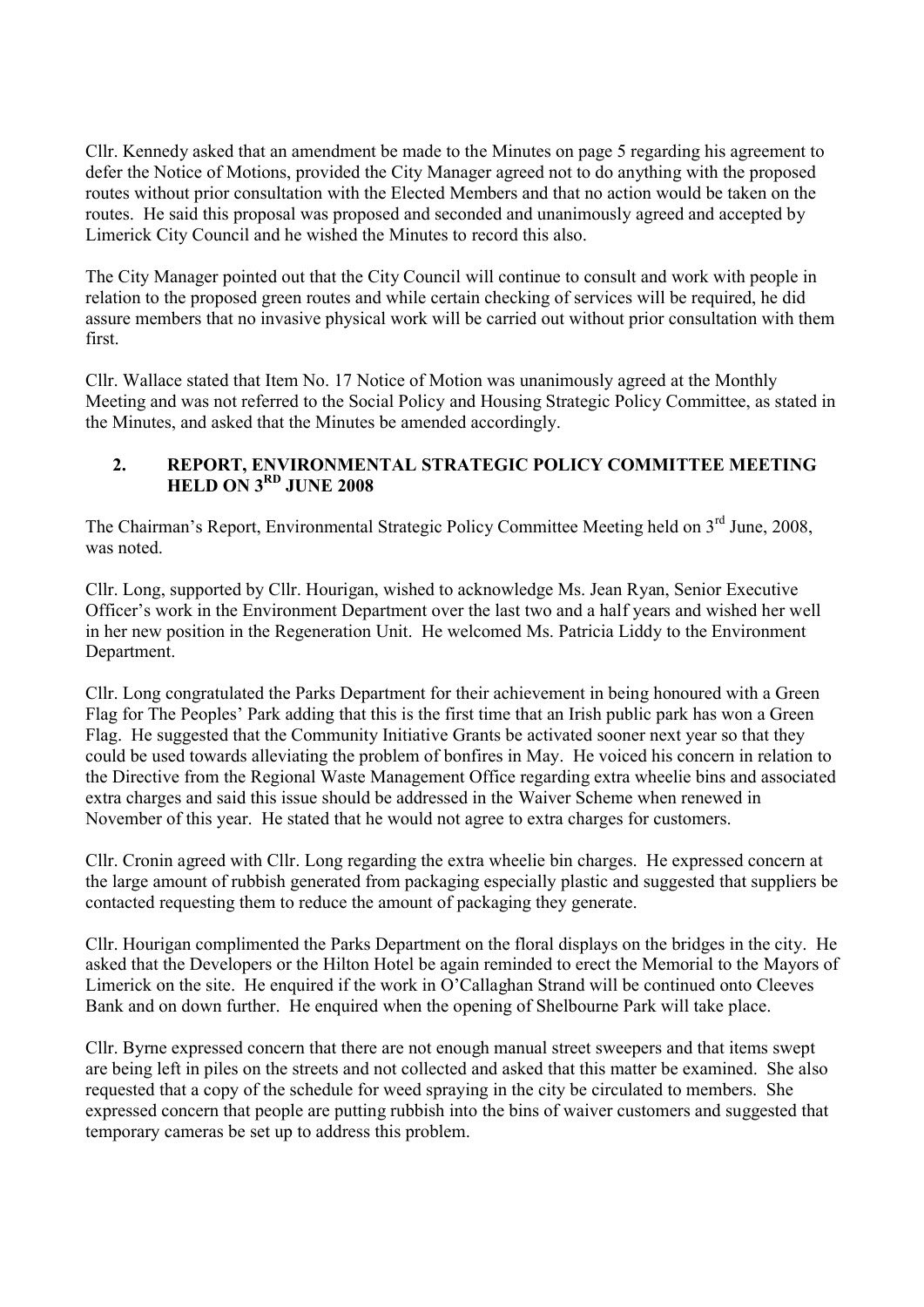Cllr. Wallace expressed concern that Limerick was recently named in the IBAL Survey in 44<sup>th</sup> place and asked that this be addressed.

Cllr. Houlihan asked that weed spraying take place in the suburbs of the city also. He asked what the date is for the clean up of Keyes Park. He expressed concern at the ongoing problems with illegal dumping and asked if cameras could be used to prosecute offenders.

Cllr. Kennedy asked for an update on the Baggot Estate and also what proposals are proposed for next year.

The Director of Service (Environment) joined with the members in extending good wishes to Jean Ryan in her new post and in welcoming Patricia Liddy to the Environment Department. She stated that the extra bins being referred to by The Regional Waste Management Office is a national policy adding that the implementation of same will not start until September 09. She advised members that she was unaware of additional costs for customers and there will be a publicity campaign prior to implementation. She estimated that Shelbourne Park will be opened around April 09. She agreed to check out the issue of street cleaners and to revert back to Cllr. Byrne and also to circulate the schedule for weed spraying to all Elected Members. In reply to Cllr. Wallace, she stated that there was a lot of detail behind the IBAL Survey which was not published. She advised the members that Limerick City Council had achieved 'clean to European norms' in a number of areas and that the survey carried out included areas which are not in the administrative jurisdiction of Limerick City Council. She agreed to circulate members with a copy of the IBAL Survey. She agreed the clean up of Keyes Park. The results of a survey on wild flowers in the Baggot Estate is presently awaited, however, it is hoped to create a wetland and walks there. She agreed to update members with a detailed report in due course. She also advised the members that there are already regulations in existence in regard to packaging waste.

The Head of Finance agreed to follow up with the Civic Trust the erection of the memorial to the former Mayors.

In rely to Cllr. Hourigan, the Director of Service (Transportation and Infrastructure) stated that an application for funding has been made in relation to Cleeves Bank. Proposals for an urban walkway has also been made along with other European Cities who have submitted similar proposals. Hopefully there will be some progress by next year.

## **3. REPORT AND RECOMMENDATIONS, CULTURAL AND SPORTING STRATEGIC POLICY COMMITTEE MEETING HELD ON 9TH JUNE, 2008**

The Chairman's Report, Cultural and Sporting Strategic Policy Committee Meeting held on 9<sup>th</sup> June, 2008 was noted.

Submitted the following Recommendations from the Cultural and Sporting Strategic Policy Committee Meeting held on  $9<sup>th</sup>$  June, 2008 which were adopted unanimously on the proposition of Cllr. Byrne, seconded by Cllr. Ryan :

(a) That Limerick City Council provide some funding for the conservation and maintenance of the Limerick City Walls.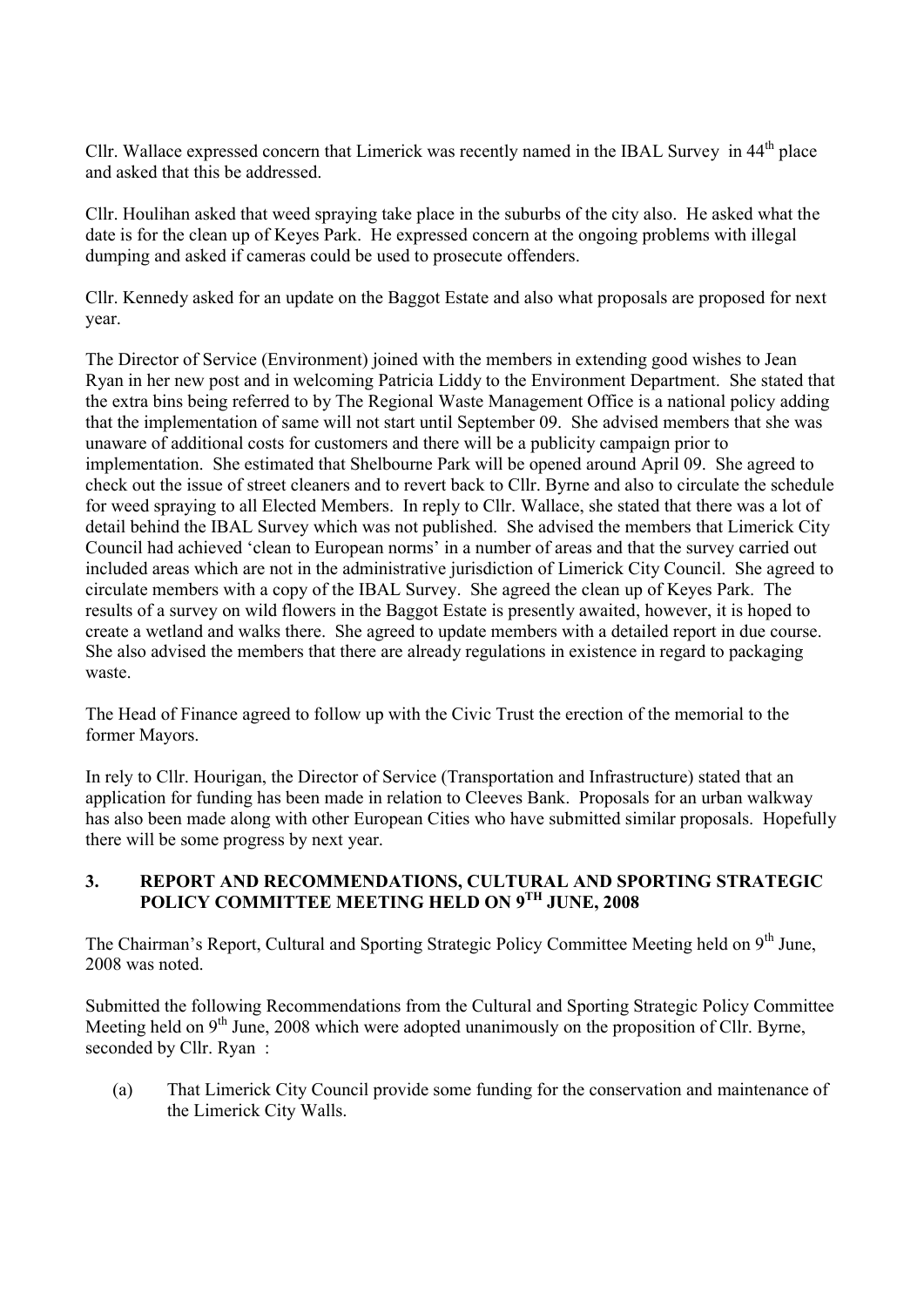(b) That Limerick City Council establish a committee as a point of contact for the Limerick City Walls Conservation and Management Plan.

In reply to Cllr. Walsh, the Director of Service (Community & Enterprise) stated that the skateboard park is scheduled for completion on 4<sup>th</sup> July 2008. A safety audit will then be carried out and planting will take place. It is therefore envisaged that it will be officially opened within the next month.

Cllr. Kennedy, supported by Cllr. K. Leddin, stressed the importance of bringing the Walls of Limerick to the forefront and suggested consulting with Derry as they have similar ancient walls. He also suggested consulting the Rotary Club and Soccer Club in Derry in relation to the presentation and enhancement of the walls.

Cllr. Scully pointed out that Limerick has joined the Walled Towns Network. If a Committee is set up for the Walls of Limerick it should be chaired by the Mayor. He pointed out that the women of Limerick have not been formally commemorated either for the part they played in times gone by in the saving of the City and suggested that this be incorporated with the enhancement of the walls.

Cllr. O'Hanlon said he would welcome a Committee to monitor and promote the old Walls of Limerick and said the City Council should continue to support the Civic Trust. He referred to the Old Walls at Johnsgate Village and congratulated the Co-Ordinators who did a very good clean up in this area. However, there was a lot of glass there which makes it very difficult for workers.

The Director of Service (Community & Enterprise) thanked members for the comments in relation to the plans for the Walls of Limerick which are an important feature of our medieval past. A programme of work for the walls has been set out and it is hoped to begin work next year. He assured members that a Committee will be set up to discuss the Walls of Limerick and Cllr. Scully's suggestion will be discussed by such Committee. A programme of work will be set out each year and the City Council will continue to apply for funding.

Cllr. K. Leddin expressed concern at the dilapidated condition of Kate O'Brien's house in Mulgrave Street and asked if the City Council has any plans to purchase same and was informed by the Director that he will look into the matter.

Cllr. O'Hanlon expressed concern that the Canal is not being maintained and is dangerous for children fishing and playing in the area.

In reply, the Director of Service (Environment) stated that a maintenance programme for the Canal area is in place. Misplaced palisade and wooden fencing has been replaced there and planting and weeding has also taken place. Litter in the area is still a problem, however, every effort is being made to address it.

His Worship the Mayor, Cllr. Gilligan added that a railing is needed around Troy's Locke as it is very dangerous at present. Also the type of planting and furniture there will have to be examined as a lot of vandalism takes place in the area.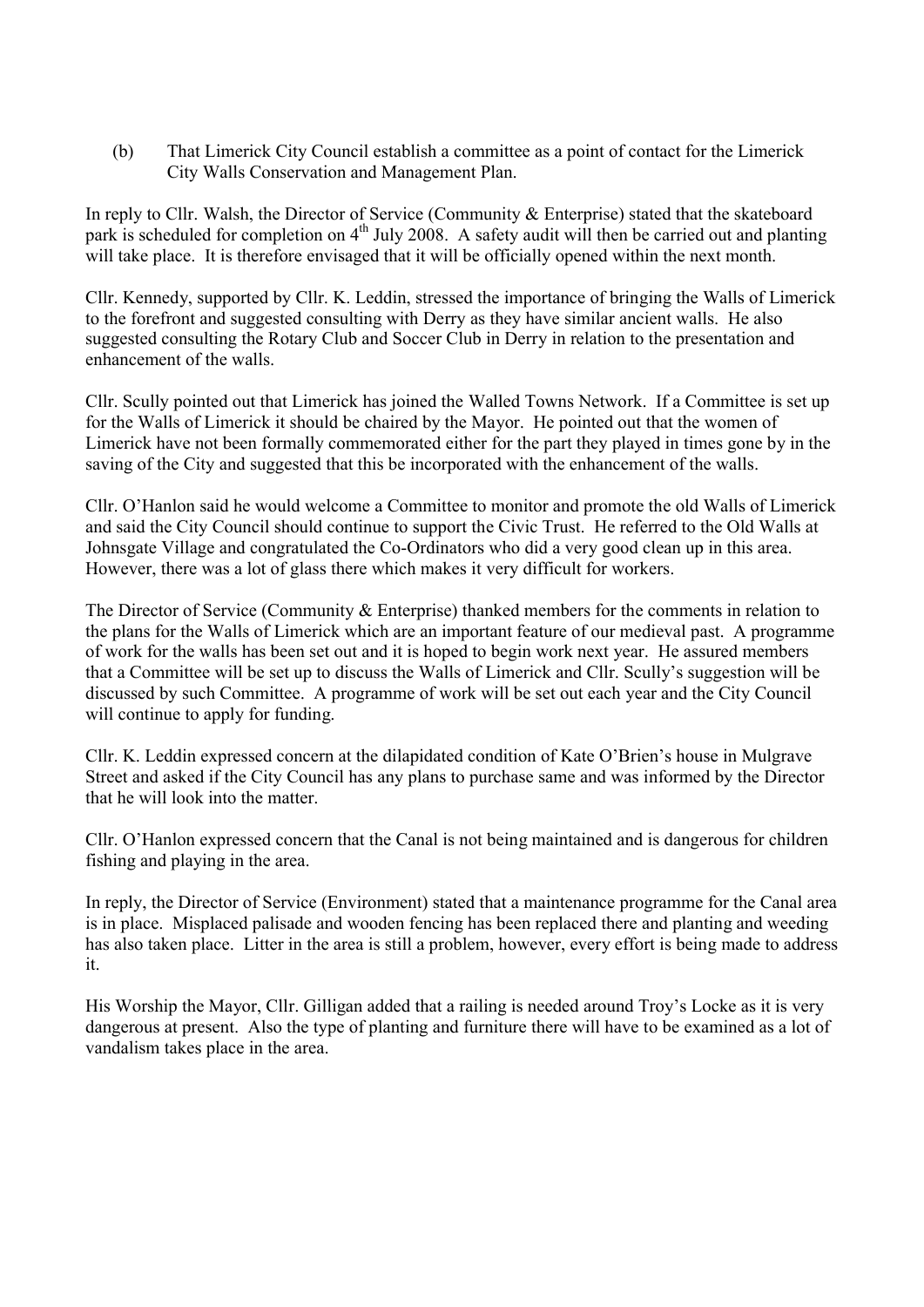## **4. REPORT, ECONOMIC POLICY DEVELOPMENT AND FUTURE PLANNING STRATEGIC POLICY COMMITTEE MEETING HELD ON 16TH JUNE, 2008**

The Chairman's Report, Economic Policy Development and Future Planning Strategic Policy Committee Meeting held on  $16<sup>th</sup>$  June, 2008, was noted.

Cllr. Kiely stated that he chaired the Meeting in the absence of the Chairman, Cllr. Kieran Walsh who he asked to resign as Chairman due to his non attendance at the meeting. He pointed out that as a quorum was not present, no recommendations were proposed from the meeting. He expressed concern in relation to this especially as a very important presentation on the Opera Centre was scheduled for the Meeting. Cllr. Kiely added that he was only made aware at the end of the meeting by the Head of Finance that there was not a quorum.

The Head of Finance pointed out that there was no quorum present at the commencement of the meeting and he informed Cllr. Kiely of this fact at the start of the meeting. The Head of Finance said that a meeting could proceed without a quorum and Cllr. Kiely proceeded with the Meeting.

Cllr. McLoughlin pointed out that Cllr. Kiely did not mention during the Meeting that there was no quorum present.

Cllr. Kennedy pointed out that there was nothing to stop the meeting going ahead without a quorum and various items being discussed, however, no decision could be made on anything. It was common sense to proceed with the meeting and to allow the presentation go ahead. It would therefore appear that any recommendation on a Notice of Motion is invalid.

Cllr. Walsh apologised for not attending the Meeting but pointed out that he was out of the country on holidays. He added that he asked another Councillor to Chair the Meeting, however, that Councillor was unable to attend either. He thanked Cllr. Kiely for Chairing the Meeting and added that he was not resigning as Chairman of the Economic Policy Development and Future Planning Strategic Policy Committee just because he missed a meeting.

Cllr. Kiely pointed out that the next Economic Policy Development and Future Planning Strategic Policy Committee Meeting is not until next October. He therefore proposed the adoption of the following Recommendation from the Meeting which was seconded by Cllr. Ryan :

"That Limerick City Council draw up a local area plan for the Rhebogue, Corbally, Dublin Road in view of the large number of sites that are subject for development in the near future".

His Worship the Mayor, Cllr. Gilligan stated that as there was not a quorum present at the Economic Policy Development and Future Planning SPC Meeting this was not a valid Recommendation and, therefore, could not be agreed at this Meeting.

Cllr. Long asked that clarification be circulated to members on how sites are deemed derelict.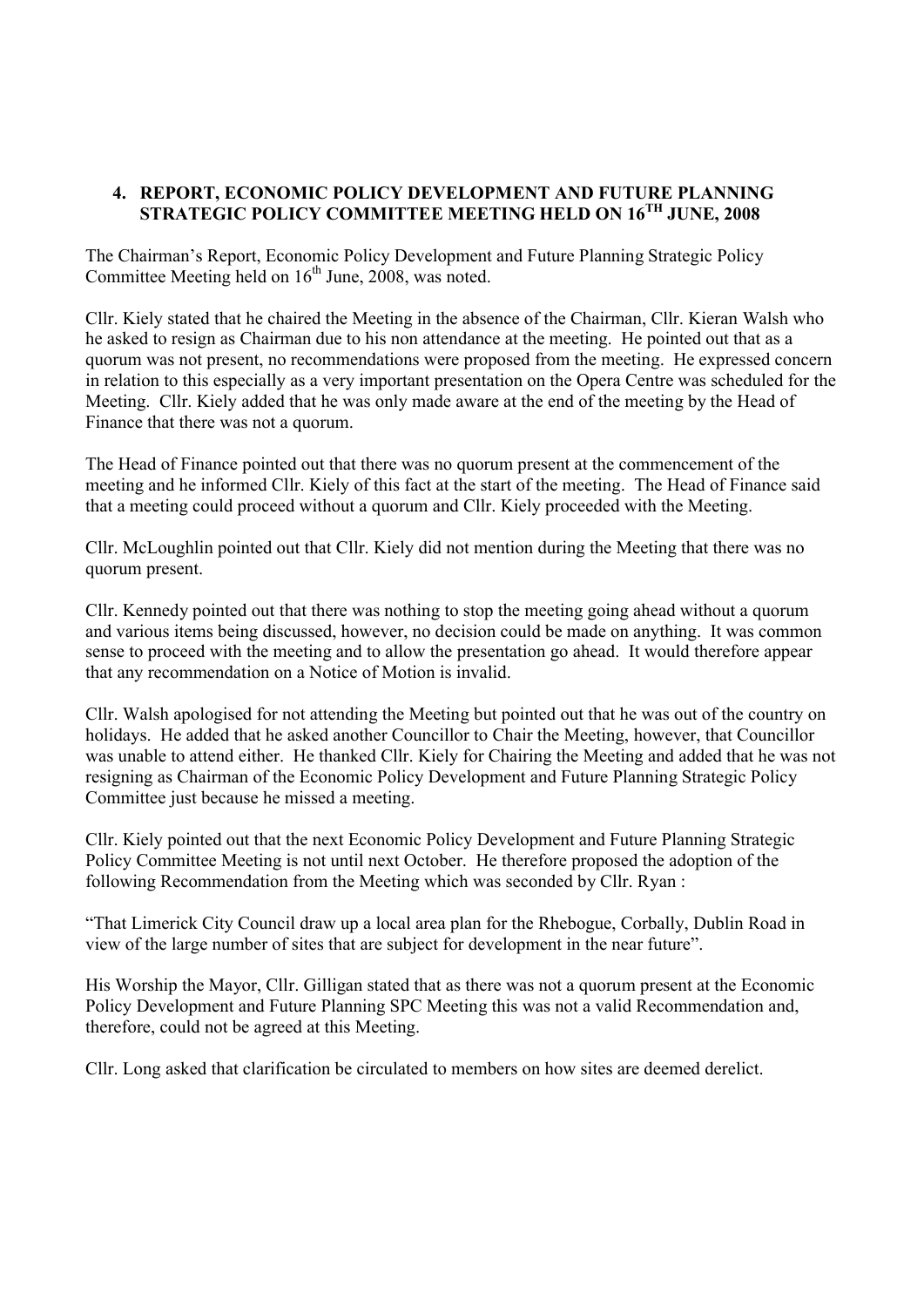## **5. RECOMMENDATION, TRANSPORTATION AND INFRASTRUCTURE STRATEGIC**  POLICY COMMITTEE MEETING HELD ON 12<sup>TH</sup> MAY, 2008 (DEFERRED AT **MONTHLY MEETING OF CITY COUNCIL HELD ON 26TH MAY, 2008)**

Submitted the following Recommendation from the Transportation and Infrastructure Strategic Policy Committee Meeting held on  $12<sup>th</sup>$  May, 2008 (deferred at Monthly Meeting of City Council held on  $26<sup>th</sup>$ May, 2008) :

Notice of Motion

"That Limerick City Council withdraws and deletes the proposals contained in the Green Routes Corridor Selection Report for the provision of Green Routes on Ballinacurra Road / O'Connell Avenue; Mulgrave Street / Roches Street".

Signed : Cllr. P. Kennedy.

It was proposed by Cllr. Kennedy, seconded by Cllr. Byrne and unanimously agreed that this Notice of Motion would be listed on Agendas of Limerick City Council until the matter of Green Routes is resolved.

## **6. CORRESPONDENCE**

Submitted a publication " Every Step of the Way – Women accessing power in Dublin City" which is an initiative of the Dublin City Council Working Group on International Women's Day 8<sup>th</sup> March, 2008. Noted.

Submitted publication "Councillors' News" by the Association of County and City Councils. Noted.

Submitted list of Tenders opened in respect of the following :

Pre qualifications for Urban Renewal, Green Routes and other Road Works Projects 2008 – 2010. Anti Skid Surfacing Contract Longpavement Water Connection Tourist Trail Roadworks Phase 1

Submitted letter from Denis Leonard, Limerick Civic Trust, expressing sincerest appreciation, on behalf of his family, to His Worship the Mayor, City Council and City Manager for message of sympathy on the death of his brother John.

### **7. DISPOSAL OF PROPERTY**

Submitted the following Disposal of Property in accordance with Notices already circulated under Section 183 of the Local Government Act, 2001 which was adopted unanimously on the proposition of Cllr. Long, seconded by Cllr. Houlihan :

(a) Disposal of additional area measuring 0.0532 Hectares hatched on Drawing No. AG/2060 REV 1 to Southill Youth Centre or its nominees.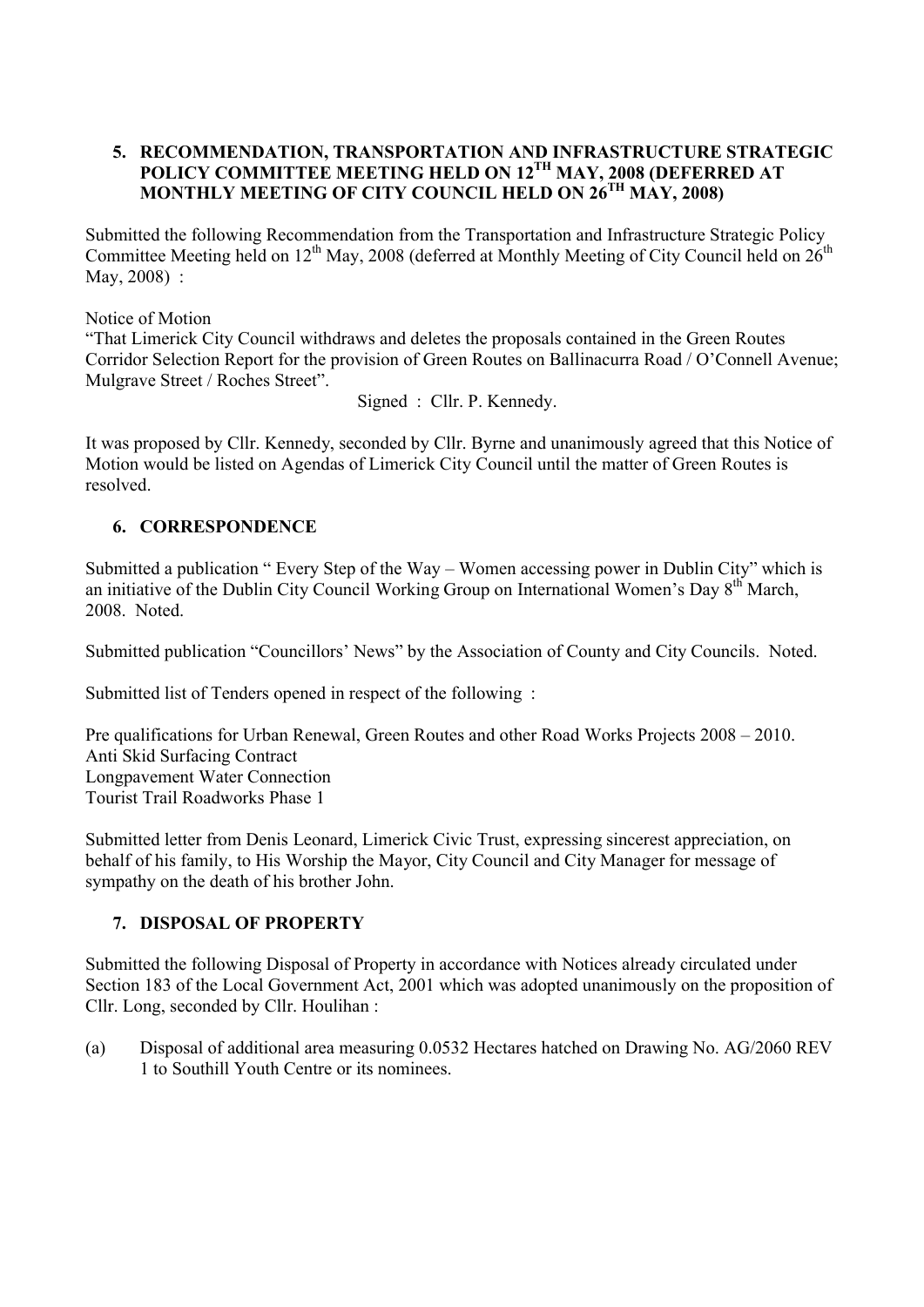Submitted the following Disposal of Property in accordance with Notices already circulated under Section 183 of the Local Government Act, 2001 which was adopted unanimously on the proposition of Cllr. Hourigan, seconded by Cllr. Kiely :

(c) Disposal of land consisting of a plot of ground 0.206 hectares in area situate at Dock Road in the City of Limerick and outlined in Red on Drawing No. AG-2098 to McInerney Homes Limited or their nominees.

## **8. FINANCIAL STATEMENT**

Submitted Financial Statement for the month of May, 2008 which was adopted unanimously on the proposition of Cllr. Scully, seconded by Cllr. Houlihan.

## **9. AUTHORISE THE BORROWING BY WAY OF OVERDRAFT FOR HALF YEAR ENDED 31ST DECEMBER, 2008**

It was proposed by Cllr. Kiely, seconded by Cllr. Hourigan and unanimously agreed to authorise the borrowing by way of overdraft for half year ended 31<sup>st</sup> December, 2008. It is estimated that the Council's overdraft requirement during the half year from  $1<sup>st</sup>$  July, 2008 to  $31<sup>st</sup>$  December, 2008 will not exceed €32,000,000.

## **10. DRAWDOWN OF A LOAN FROM THE HOUSING FINANCE AGENCY TO FUND HOUSING CAPITAL PROGRAMME**

It was proposed by Cllr. Kiely, seconded by Cllr. Walsh and unanimously agreed to approve drawdown of loan from the Housing Finance Agency to fund Housing Capital Programme in the sum of €15m.

### **11. PARTICIPATION BY MEMBERS AT CONFERENCES**

It was proposed by Cllr. Walsh, seconded by Cllr. Kiely and unanimously agreed to approve participation by members at the following conferences :

2008 Merriman Summer School "From Brian Boru to Paddy Hillery : continuity and change in Irish History and Society" Held in Ennis, Co. Clare  $17^{th} - 23^{rd}$  August, 2008 Estimated Travel and Subsistence : €904.98 Conference Fee  $\cdot$   $\epsilon$  130.00

95<sup>th</sup> Association of Municipal Authorities of Ireland Annual Conference 2008 Held in Sligo Park Hotel, Sligo  $10^{th} - 13^{th}$  September, 2008 Estimated Travel and Subsistence : €787.58 Conference Fee :  $\epsilon$  200.00

Tipperary Remembrance Trust "Remembrance Weekend & Conference" Held in Excel Heritage Centre, Famine War Museum & St. Mary's Church, Tipperary  $26^{th} - 28^{th}$  September, 2008 Estimated Travel and Subsistence  $\cdot$  €345.82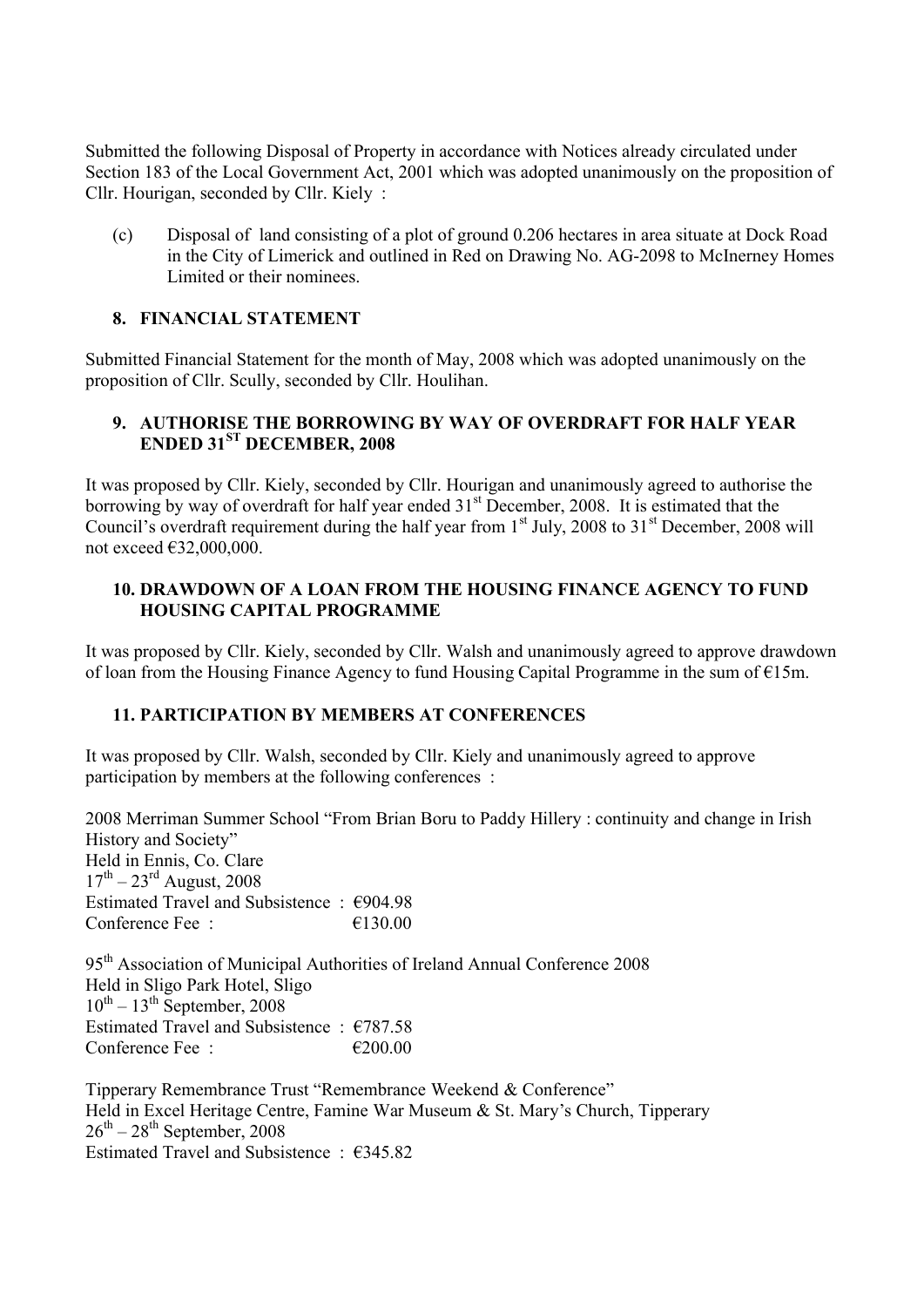Kerry Life Education Limited "Getting a Grip 2008 – Addiction, Proofing our Communities" Held in The Malton Hotel, Killarney, Co. Kerry  $2<sup>nd</sup> - 3<sup>rd</sup>$  October, 2008 Estimated Travel and Subsistence : €319.67 Conference Fee :  $\epsilon$  230.00

Ballymote Conference "Using our Heritage to it's Potential" Held in The Ballymote Coach Hotel, Ballymote, Co. Sligo  $10^{th} - 12^{th}$  July, 2008 Estimated Travel and Subsistence :  $618.57$ Conference Fee :  $\epsilon$  100.00

Conference Fee  $\cdot$   $\epsilon$ 150.00

28<sup>th</sup> Annual MacGill Summer School & Arts Week 2008 "A Feast of Friel: The Life and Works of Brian Friel" Held in Glenties, Co. Donegal  $12^{th} - 20^{th}$  July, 2008 Estimated Travel and Subsistence :  $\epsilon$ 1,502.60 Conference Fee :  $\epsilon$  150.00

The 21<sup>st</sup> John Hewitt International Summer School "Let There be no Wall" Held in The Market Place Theatre & Arts Centre, Armagh  $28^{th}$  July –  $1^{st}$  August, 2008 Estimated Travel and Subsistence : €1,013.74 Conference Fee :  $\epsilon$  224.00

Parnell Summer School "Continuity and Change in Irish Culture, Society and Politics" Held in Avondale, Co. Wicklow  $12^{th} - 17^{th}$  August, 2008 Estimated Travel and Subsistence :  $\epsilon$ 1,115.12 Conference Fee :  $\epsilon$  250.00

7th Benedict Kiely Literary Weekend Held in Strule Arts Centre, Townhall Square, Omagh, Co. Tyrone  $12^{th}$  –  $14^{th}$  September, 2008 Estimated Travel and Subsistence :  $\epsilon$ 764.03 Conference Fee  $\cdot$   $\epsilon$  100.00

The Humbert Summer School Held in Ballina, Killala, Lacken & Kilcummin, Co. Mayo  $21^{st} - 24^{th}$  August, 2008 Estimated Travel and Subsistence :  $\epsilon$ 756.41 Conference Fee :  $\epsilon$ 300.00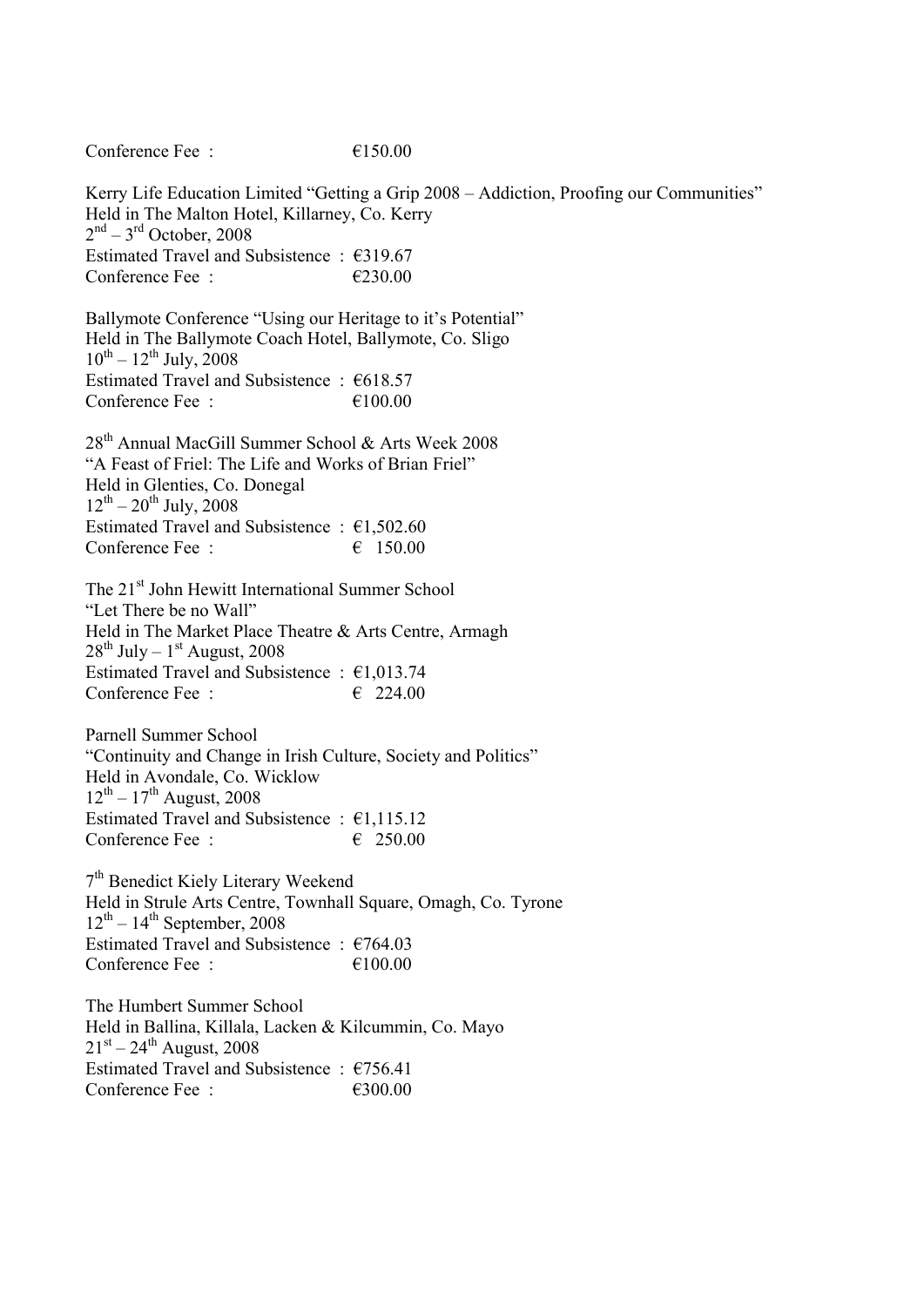Cobh and Harbour Chamber One Day Conference Held in The Commodore Hotel, Cobh, Co. Cork 12th September, 2008 Estimated Travel and Subsistence : €324.87 Conference Fee :  $\epsilon$  120.00

The Society for Folk Life Studies Annual Conference "Lakeland Culture Recording Change" Held in The Lake Hotel, Killarney, Co. Kerry  $18<sup>th</sup> - 21<sup>st</sup>$  September, 2008 Estimated Travel and Subsistence : €460.11 Conference Fee :  $\epsilon$  295.00

Mid West Regional Authority & Citizen First Conference "Citizen First…. Using Technology to include all citizens" Held in Ennis, Co. Clare  $25<sup>th</sup> - 26<sup>th</sup>$  September, 2008 Estimated Travel and Subsistence : €202.78 Conference Fee :  $60.00$ 

Association of Irish Regions  $11<sup>th</sup>$  Annual Conference "Ireland's Waters: An Untapped Resource" Held in Inchydoney Island Lodge & Spa Hotel, Clonakilty, Co. Cork  $17<sup>th</sup>$  October, 2008 Estimated Travel and Subsistence :  $\epsilon$ 387.21 Conference Fee :  $\epsilon$  170.00

Third Sector Forum : "Local Authority Financing : A Crisis brewing, the challenge for Councillors" Held in Killarney Plaza Hotel, Kenmare Place, Killarney, Co. Kerry  $16^{th}$  –  $18^{th}$  October, 2008 Estimated Travel and Subsistence : €460.11 Conference Fee  $\cdot$   $\epsilon$  235.00

#### **12. APPOINT CHAIRPERSON TO THE SOCIAL POLICY AND HOUSING STRATEGIC POLICY COMMITTEE EFFECTIVE FROM 1ST JULY, 2008 (THIS VACANCY OCCURS DUE TO RESIGNATION OF CLLR. MICHAEL HOURIGAN)**

It was proposed by Cllr. Hourigan, seconded by Cllr. Walsh and unanimously agreed to appoint Cllr. J. Long as Chairperson to the Social Policy and Housing Strategic Policy Committee effective from 1<sup>st</sup> July, 2008 (this vacancy occurs due to resignation of Cllr. Michael Hourigan).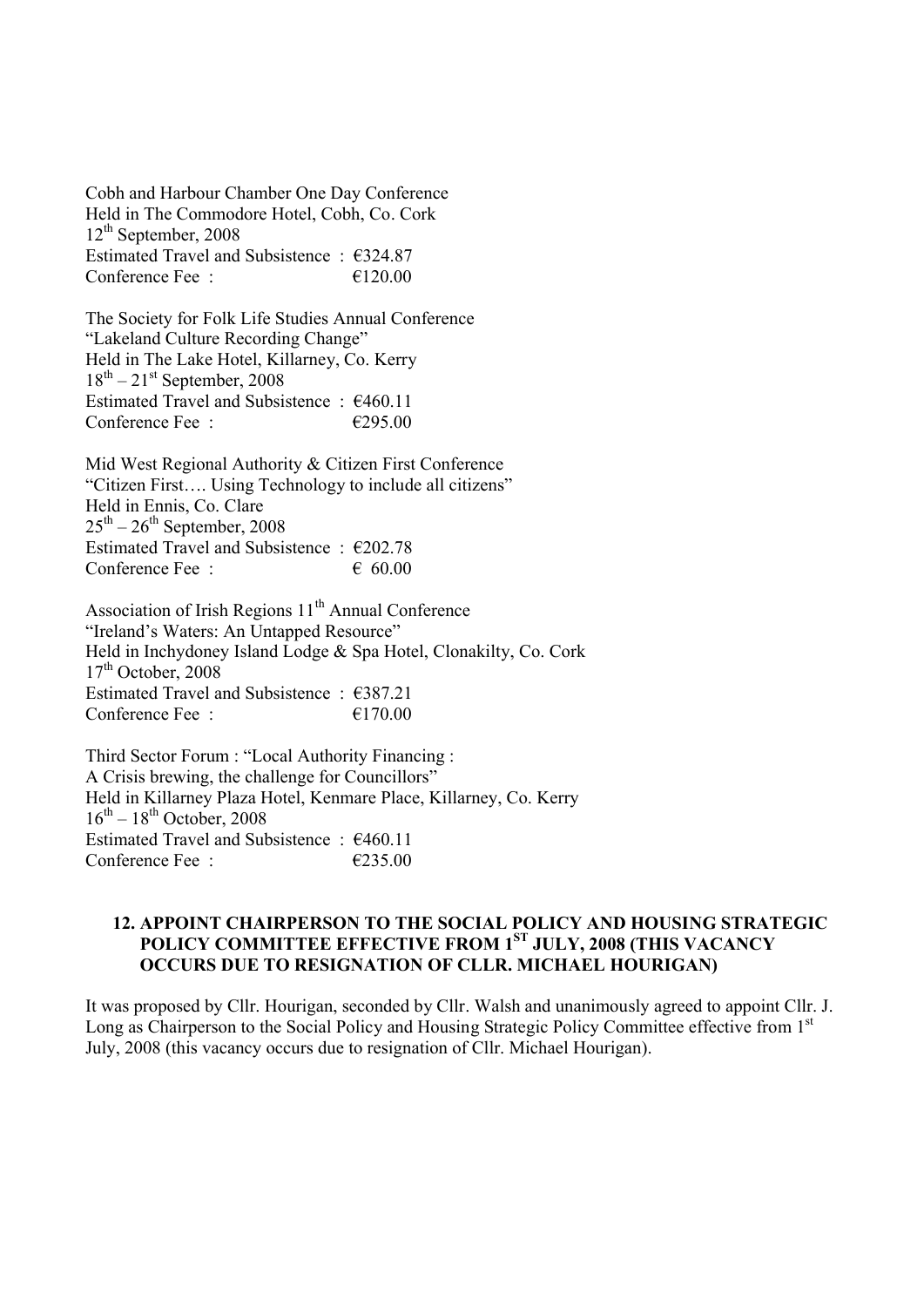### **13. CONSIDER AND APPROVE CITY MANAGER'S REPORT ON VARIATION NO. 1 OF THE LIMERICK CITY DEVELOPMENT PLAN 2004 – 2010 AND TO RESOLVE TO MAKE THE VARIATION IN ACCORDANCE WITH THE CITY MANAGER'S REPORT**

It was proposed by Cllr. Walsh, seconded by Cllr. O'Hanlon and agreed to approve the City Manager's Report on Variation No. 1 of the Limerick City Development Plan 2004 – 2010 and to resolve to make the Variation in accordance with the City Manager's Report.

In reply to Cllr. Kiely, the City Manager stated that this matter relates to the Strategic Plan for the city centre and has gone to public consultation and was fully supported. He now wishes the Project to progress.

Cllr. Kiely expressed reservations in relation to this matter and asked that his reservations be recorded.

Cllr. Kennedy pointed out that this is a very significant plan for the city and paid tribute to all concerned in the progression of same including Officials, Elected Members and business people and expressed hope that the funding and co-operation will be there to see it through.

### **14. CONSIDER CITY MANAGER'S REPORT ON MATERIAL CONTRAVENTION OF DEVELOPMENT PLAN 2004 IN RELATION TO THE FORMER GREENPARK RACECOURSE, DOCK ROAD, LIMERICK.**

It was proposed by Cllr. Byrne, seconded by Cllr. Long and unanimously agreed to approve City Manager's Report on Material Contravention of Development Plan 2004 in relation to the former Greenpark Racecourse, Dock Road, Limerick.

### **15. PLANNING PROPOSALS AND DECISIONS**

The Meeting noted the list of Planning Proposals under consideration at 13<sup>th</sup> June, 2008 and Decisions taken from  $19<sup>th</sup>$  May, 2008 to  $13<sup>th</sup>$  June, 2008.

Cllr. K. Leddin voiced her opposition to planning application 08/163 development at Limerick Boat Club, Wellesley Pier and added that such proposed development would be out of proportion and character with the surrounding area and expressed hope that the planning application will be refused.

Cllr. Hourigan agreed with Cllr. K. Leddin adding that in it's present format it is eighty per cent commercial and twenty per cent non commercial and should be the other way round.

In reply, the Senior Planner stated that additional details have been sought from the applicant and he agreed to circulate such request to members for their information. He added that the developers considers it barely financially viable in it's present proposed format. Also, the Boat Club was deemed a protected building in 1969 and the jetty is mentioned as being of historical interest.

Cllr. Houlihan referred to planning application 08/195 replacement of existing perimeter fence with 4m high pre-cast concrete wall and associated civil works at ESB Substation, Galvone Road, Southill and stated that, in his opinion, this proposed wall is excessive considering there is a high wall already around this industrial estate.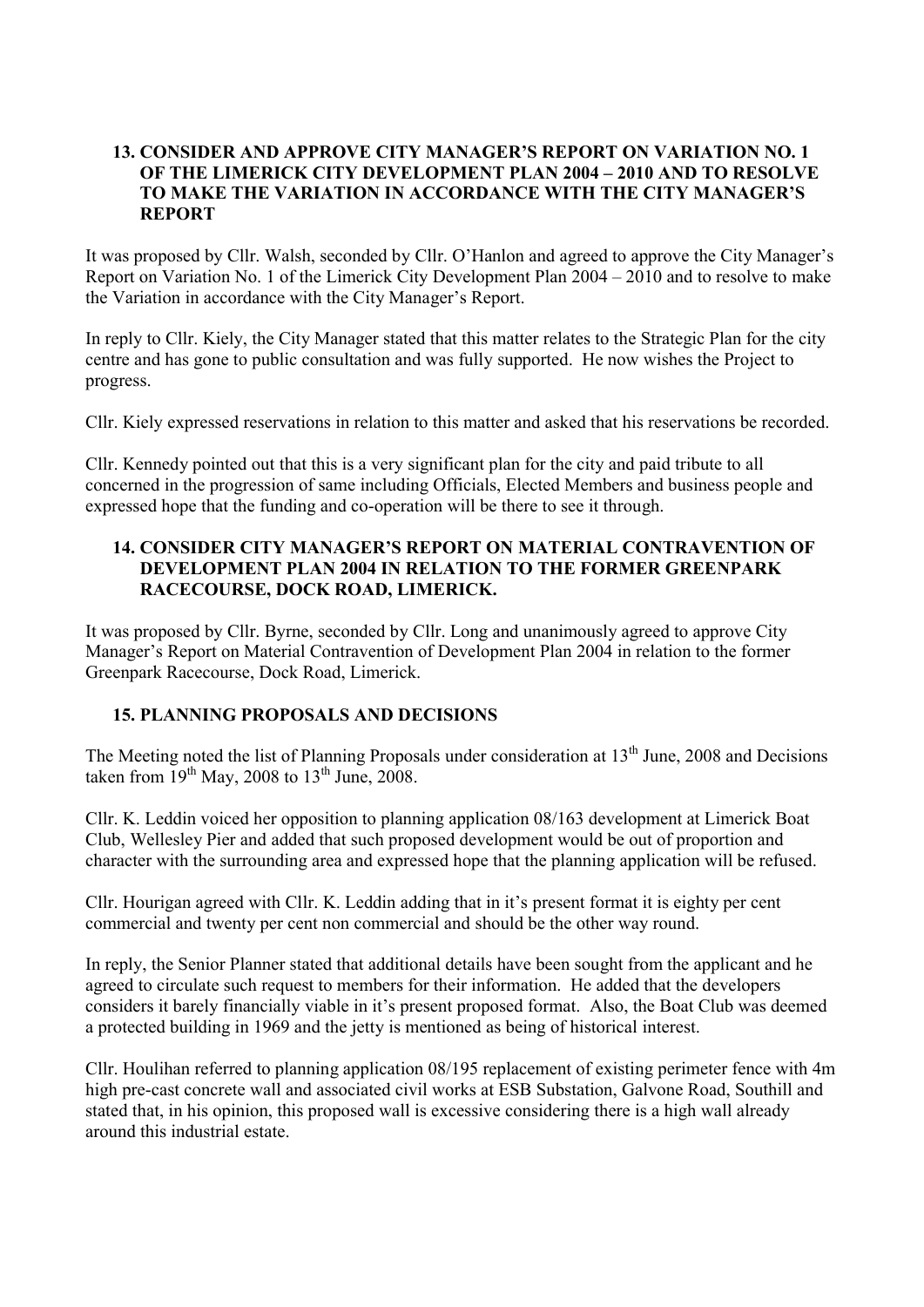In reply, the Senior Planner stated that this substation is very dangerous and contains many chemicals and electricity and safety is paramount. He pointed out that the City Council will be considering granting planning permission in this case.

# **16. AN BORD PLEANALA**

The Meeting noted the Decisions taken by An Bord Pleanala from 19<sup>th</sup> May, 2008 to 13<sup>th</sup> June, 2008.

# **17. NOTICE OF MOTION**

Submitted the following Notice of Motion, due notice of which was given, which was referred to the relevant Area Meeting :

"That Limerick City Council provide as a matter of urgency the funding for the resurfacing of the Greenfields Road and Southville, Gurteen Road".

Signed : Cllr. Maria Byrne

## **18. NOTICE OF MOTION**

Submitted the following Notice of Motion, due notice of which was given, which was referred to the relevant Area Meeting :

"Following the success of the new Pery Gateway in the Peoples Park and the increased usage of this gate I wish to propose a Notice of Motion that Limerick City Council immediately proceed to provide a pedestrian crossing adjacent to same as this is a very busy junction".

Signed : Cllr. Maria Byrne

### **19. NOTICE OF MOTION**

Submitted the following Notice of Motion, due notice of which was given, which was referred to the Economic Policy Development and Future Planning Strategic Policy Committee Meeting :

"That Limerick City Council would provide a children's playground or play area at Arthurs Quay Park. This motion is based on the following facts: -

- (a) It would greatly improve the quality of life of inner city children.
- (b) It is our aim to continue to improve this city as a vibrant centre for all our citizens.
- (c) In our bid to encourage inner city apartment living, it would be an attraction, even a necessity.
- (d) In recognition of the Council's commitment to urban renewal to facilitate the ever increasing numbers of young families taking up residence in the city, to provide a playground would be most important.
- (e) The Park has become a valuable leisure amenity for people of Limerick and visitors alike, a modern playground at the heart of Limerick City would provide a focus for modern urban city living".

Signed : Cllr. Kathleen Leddin

It was agreed that all members of City Council be invited to attend the next Economic Policy Development and Future Planning Strategic Policy Committee Meeting to allow all members an opportunity to discuss this Notice of Motion.